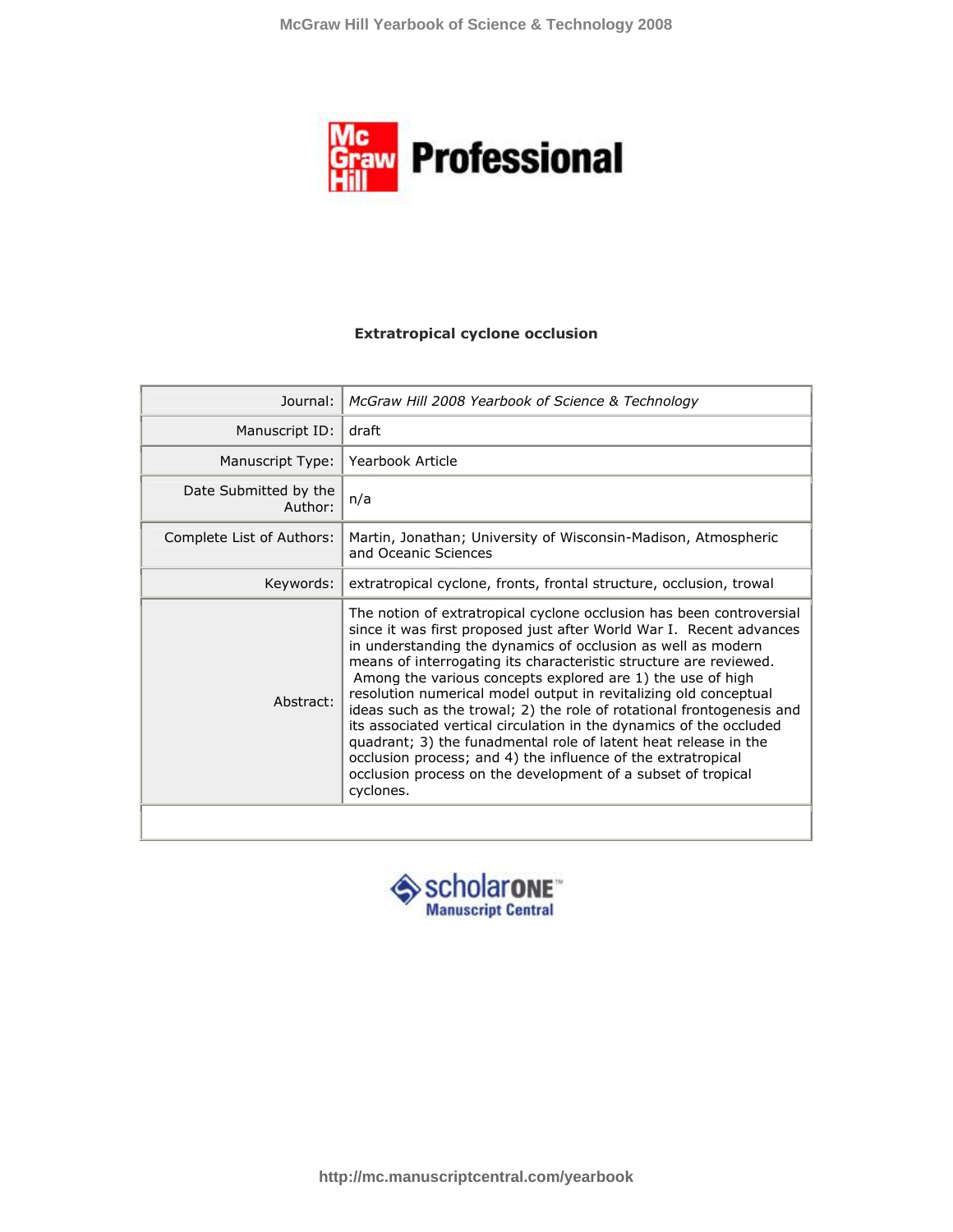## **EXTRATROPICAL CYCLONE OCCLUSION**

by

## JONATHAN E. MARTIN

*Department of Atmospheric and Oceanic Sciences University of Wisconsin-Madison 1225 W. Dayton Street Madison, WI 53706*

res, commonly referred to as "lows" a<br>
instability of the westerlies, known a<br>
re of the permanent but seasonally me<br>
"lows" in this endless sequence of di<br>
ough sporadic insights into their struce<br>
Iy 250 years, systemati The largest fraction of what is colloquially referred to as "weather" in the extratropics is delivered by the development and propagation of mid-latitude weather systems. These disturbances, commonly referred to as "lows" and "highs" develop in response to a fundamental instability of the westerlies, known as baroclinic instability, that arises as a consequence of the permanent but seasonally modulated pole-to-equator temperature contrast. The "lows" in this endless sequence of disturbances are known as mid-latitude cyclones. Though sporadic insights into their structure and dynamics have been accumulated for nearly 250 years, systematic study of the mid-latitude cyclone did not commence until just after World War I.

## **The Norwegian Cyclone Model**

The relationship between the three-dimensional thermal structure and the distribution of clouds and precipitation in these cyclones was first suggested by Bjerknes and Solberg in 1922 in their conceptual model of the mid-latitude cyclone, which has come to be known as the Norwegian Cyclone Model (NCM). The genius of this conceptual model was that it placed the instantaneous structure of the cyclone into the context of an identifiable life cycle. According to the NCM, extratropical cyclones developed as infinitesimally small perturbations along a pre-existing, globe-girdling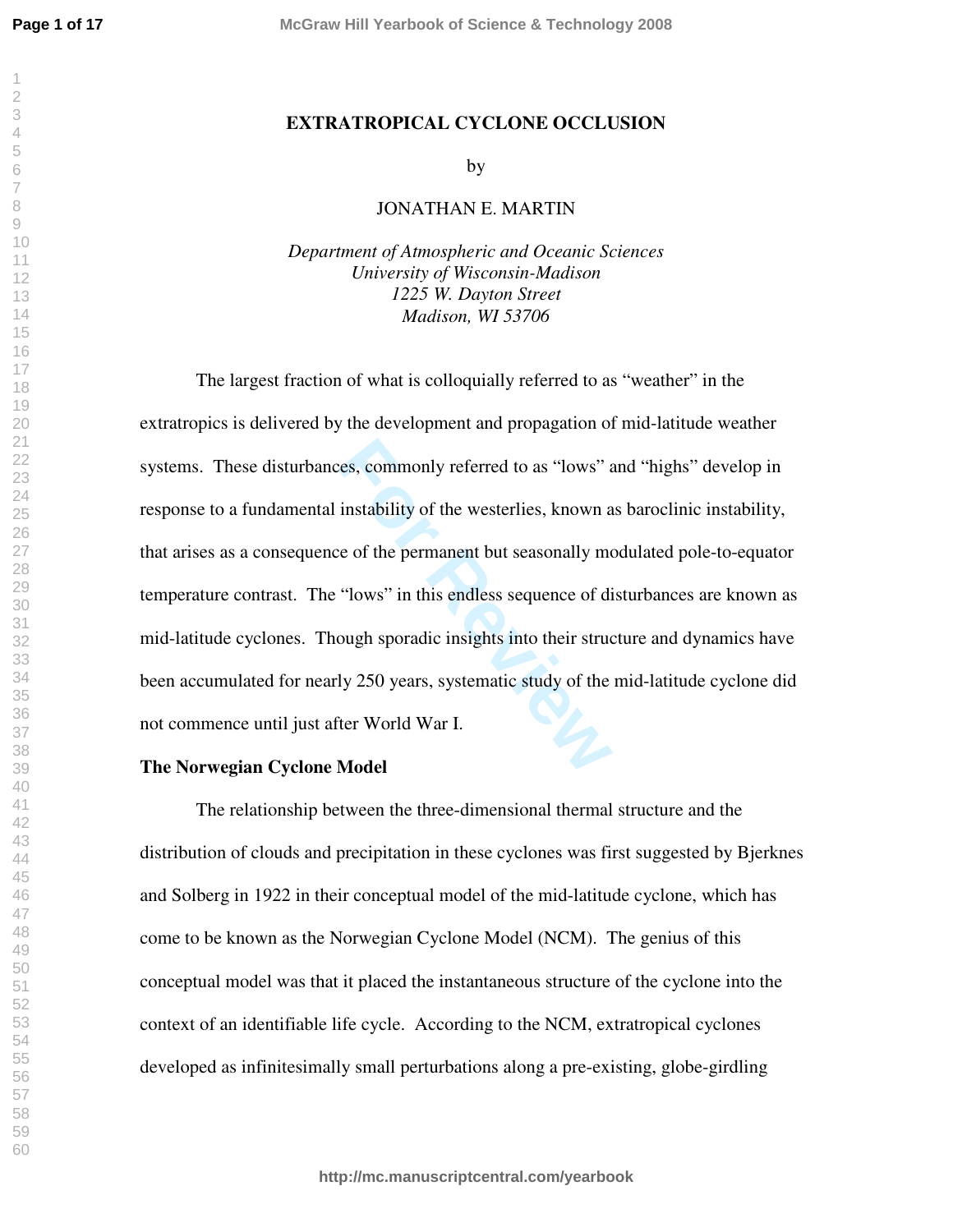discontinuity in temperature known as the polar front which separated tropical air from polar air. Horizontal temperature advection associated with the initial perturbation converted available potential energy (APE) into eddy kinetic energy (EKE) and led to the amplification of the storm which, in turn, distorted the polar front into a cold front and a warm front and left a region of homogeneous warm air extending downward to the surface between the two fronts. This region was known as the warm sector and the air there known as warm sector air (Fig. 1a).

#### *Occlusion*

For that as the cyclone reaches its mature distortion, the fronts "catch up" with center from the peak of the warm sect.<br>
For a surface boundary remains and its referred to as an occluded front.<br>
Fitties; the cold occlusio The NCM suggests that as the cyclone reaches its mature phase, with continued intensification and frontal distortion, the fronts "catch up" with one another instigating a cutting off of the cyclone center from the peak of the warm sector in what was termed the "occlusion" of the cyclone. Often a surface boundary remains after occlusion has occurred and this boundary is referred to as an occluded front. Occluded fronts were thought to occur in two varieties; the cold occlusion and the warm occlusion differentiated based upon whether the air poleward of the warm front was more dense (warm occlusion) or less dense (cold occlusion) than the air behind the cold front. Emphasis on the surface occluded boundary is, however, misplaced and distracting as consideration of a fully 3D *occluded structure* offers the most comprehensive insights into the structural and dynamical evolution of the post-mature phase extratropical cyclone. The warm occlusion process described the vertical displacement of warm sector surface air that resulted from the cold front overtaking, and subsequently ascending, the warm frontal surface. One of the main results of this process was the production of a wedge of warm air aloft, displaced poleward of the surface warm and occluded fronts.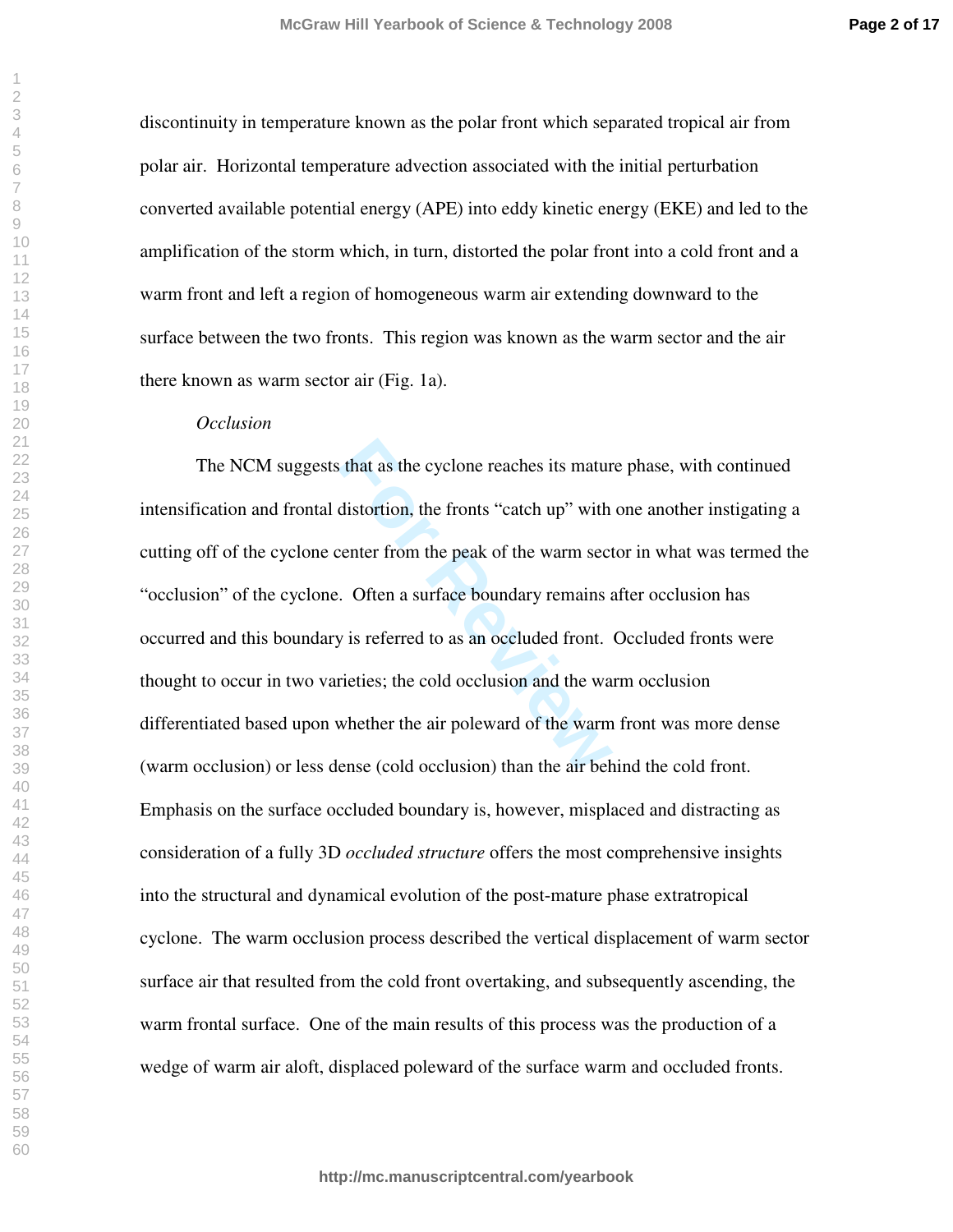The cloudiness and precipitation associated with the development of the warm occlusion were suggested to result from lifting of warm air ahead of the upper cold front and were consequently distributed to the north and west of the sea-level pressure minimum. Further, as a result of the gradual squeezing of warm air aloft between the two frontal surfaces, the horizontal thermal structure of warm occlusions was characterized by a thermal ridge connecting the peak of the warm sector to the geopotential or sea-level pressure minimum. In nature, this thermal ridge is often manifested as a 1000-500 hPa thickness ridge or as an axis of maximum potential temperature  $(\theta)$  or equivalent potential temperature  $(\theta_e)$  in a horizontal cross-section and is referred to as the occluded thermal ridge (Fig. 1b).

## **Structure of Occluded Cyclones**

in a horizontal cross-section and is re<br> **Formulation** we<br> **Formulation** is to the east of its companion<br> **Formulation** is to the east of its companion<br> **Formulation** is that upward vertical motion, we<br>
ated directly above Cyclones are 3D entities and in the development stage the surface cyclone center, or sea-level pressure minimum, lies to the east of its companion upper-level cyclone center. Such a structure ensures that upward vertical motion, which occurs east of upperlevel cyclones, will be located directly above the sea-level pressure minimum. This upward vertical motion not only leads directly to the production of clouds and precipitation, but also evacuates mass from the column of air thereby lowering the sealevel pressure and intensifying the circulation of the developing storm. As the cyclone approaches the occluded stage, the surface and upper-level cyclones become more vertically stacked. This reduces both the temperature contrasts and vertical wind shear in the vicinity of the surface cyclone. The displacement of the most intense upward vertical motion to the east away from the sea-level pressure minimum also inhibits additional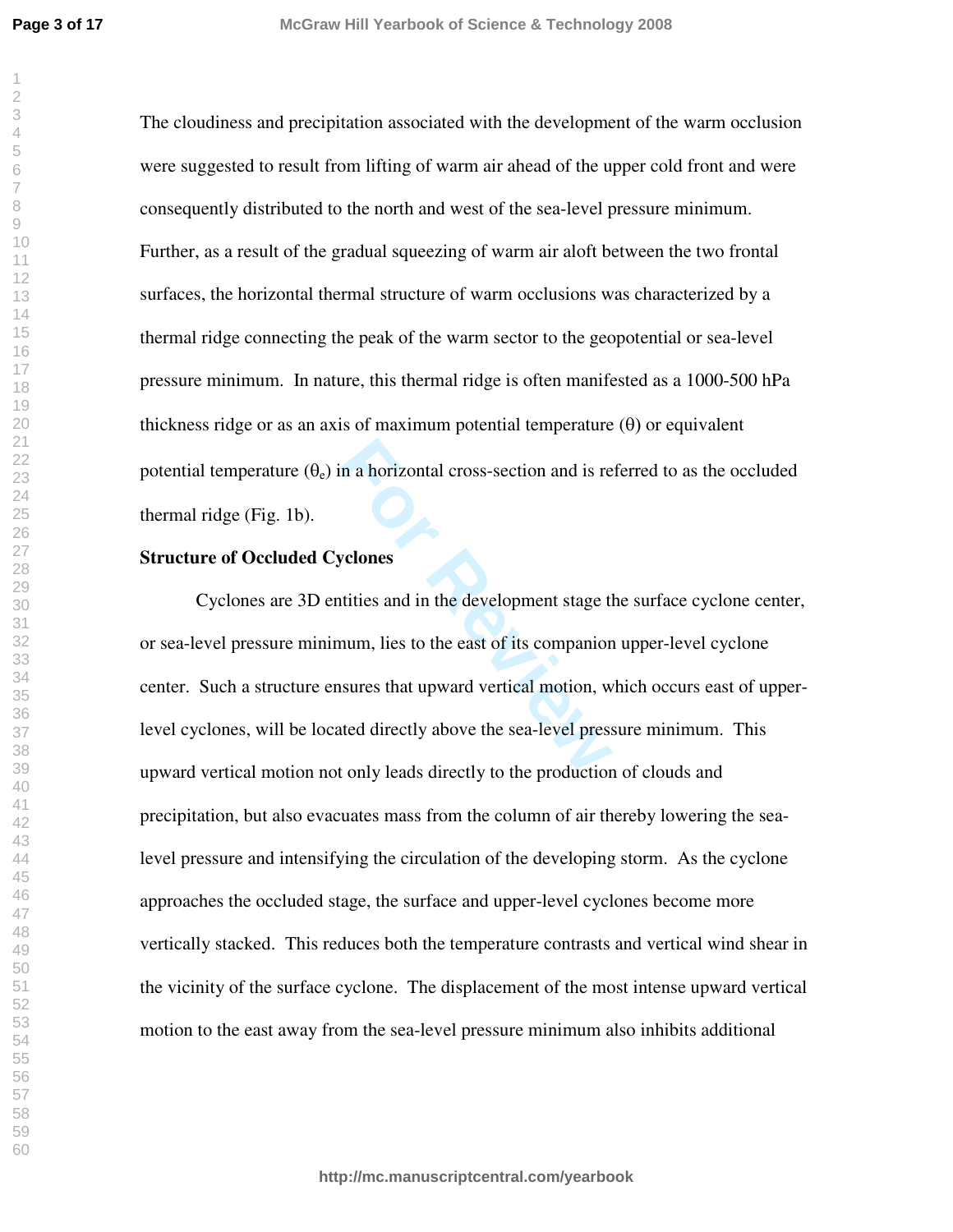development of the surface cyclone center. Hence, occlusion often heralds the commencement of cyclone decay.

A representative vertical cross-section perpendicular to the axis of an occluded thermal ridge reveals the characteristic thermal structure of a warm occlusion which consists of a poleward sloping axis of maximum  $\theta_e$  separating two regions of concentrated temperature contrast, or baroclinicity (Fig. 2). The surface warm occluded front is generally analyzed at the location where the axis of maximum  $\theta_e$  intersects the ground whereas the base of the warm air wedge between the two frontal zones (the cold and warm fronts) sits atop their point of intersection.

their point of intersection.<br>
In so of depicting the warm occluded the<br>
y (geometric or isobaric) of an approp<br>
on such as that depicted in Fig. 2. In<br>
m edge of both the cold and warm fro<br>
The geometric topography of a si An alternative means of depicting the warm occluded thermal structure is by considering the topography (geometric or isobaric) of an appropriate  $\theta_e$  surface selected from a vertical cross section such as that depicted in Fig. 2. In that section, the 300 K  $\theta_e$ isentrope lies near the warm edge of both the cold and warm frontal zones comprising the warm occluded structure. The geometric topography of a similarly selected  $\theta_e$  surface illustrates the steep slope of the cold frontal zone and the shallower slope of the warm frontal zone (Fig. 3). Also evident is a notch in the topography that pokes upward from low levels over central Illinois to northwestern Missouri. This canyon in the 309 K  $\theta_e$ surface represents the region of overlap of the warm and cold fronts of the warm occluded structure.

With less sophisticated analysis tools at their disposal, scientists at the Canadian Meteorological Service in the 1940's and 1950's observed that the cloudiness and precipitation characteristic of the occluded quadrant of cyclones often occurs in the vicinity of the thermal ridge. This led them to regard the essential structural feature of a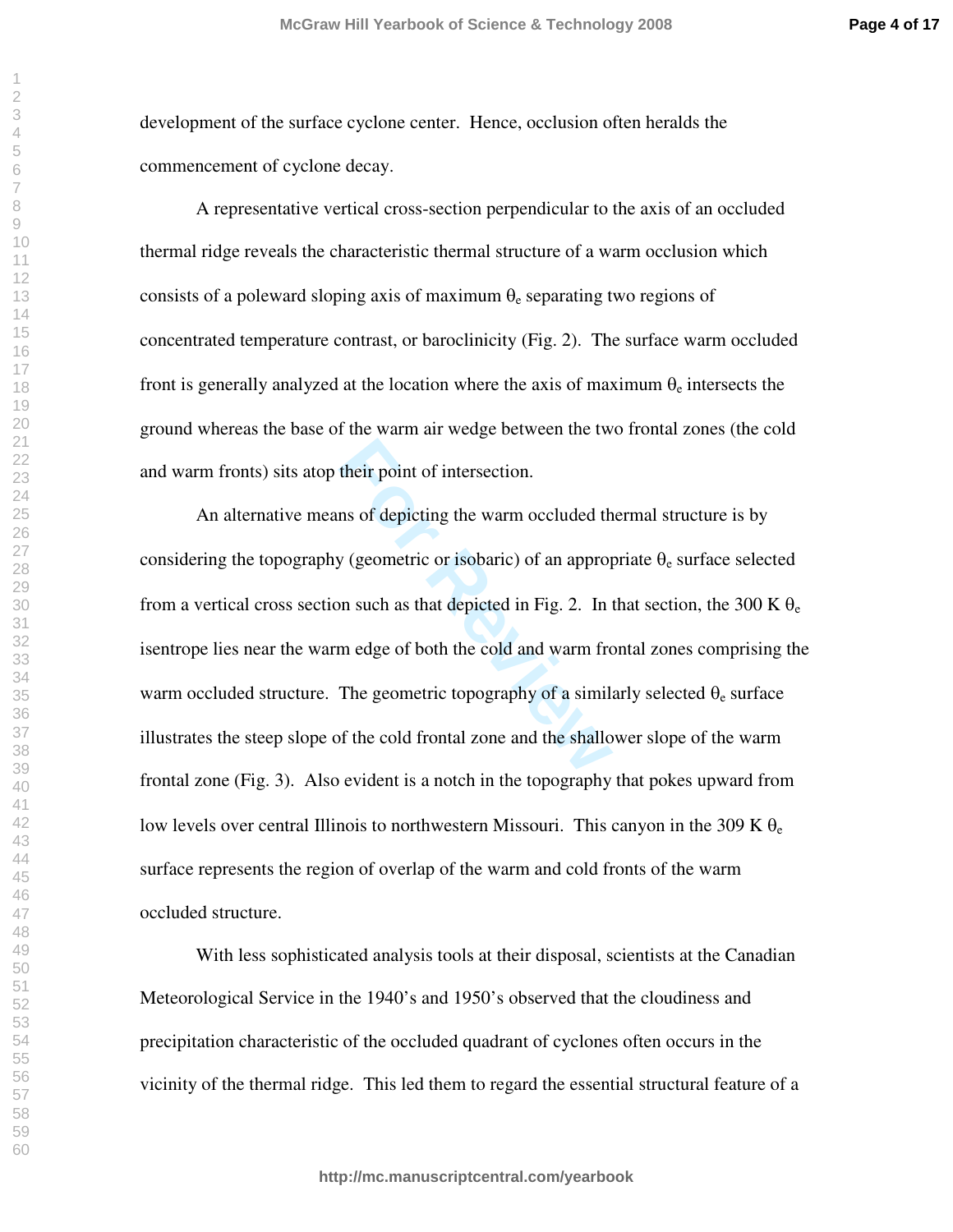**Page 5 of 17**

at successive heights as well as a "slo<br>canyon in the 309 K  $\theta_e$  surface depic<br>-D sloping intersection of the upper of<br>varm frontal zone (Fig. 4). Compellings<br>s comes from a number of recent fin<br>led cyclones which have i warm occlusion to be the wedge of warm air that is lifted aloft ahead of the upper cold front, *not* the position of the surface occluded front. These studies suggested that the location of a feature called the *trowal* (**tro**ugh of **w**arm air **al**oft) often bore a closer correspondence to the cloud and precipitation features of occluded cyclones in North America than did the often weak surface warm occluded front. The trowal conceptual model actually represents an extension of the classical occlusion model in that it draws formal attention to the wedge of warm air that is displaced poleward and upward during the occlusion process. The trowal has variously been considered a line connecting the crest of the thermal wave at successive heights as well as a "sloping valley of tropical air aloft" or, alternatively, the canyon in the 309 K  $\theta_e$  surface depicted in Fig. 3. It might best be considered as the 3-D sloping intersection of the upper cold fontal portion of the warm occlusion with the warm frontal zone (Fig. 4). Compelling evidence supporting these observational findings comes from a number of recent fine-scale numerical modeling studies of occluded cyclones which have illustrated the structure and thermal evolution of, and airflow through, the occluded quadrant. These studies have identified a coherent airstream, referred to by the author as the "trowal airstream" that originates in the warm sector boundary layer, and ascends cyclonically in the occluded quadrant of the cyclone. This ascent is responsible for the production of the characteristic cloud and precipitation distribution in the occluded quadrant of middle latitude cyclones.

### **Dynamics of Occluded Cyclones**

Although extensive investigation of the trowal was made in Canada in the 1940's and 1950's, its relationship to the distribution of clouds and precipitation in the occluded quadrant of cyclones was understood in terms of relative flow along what were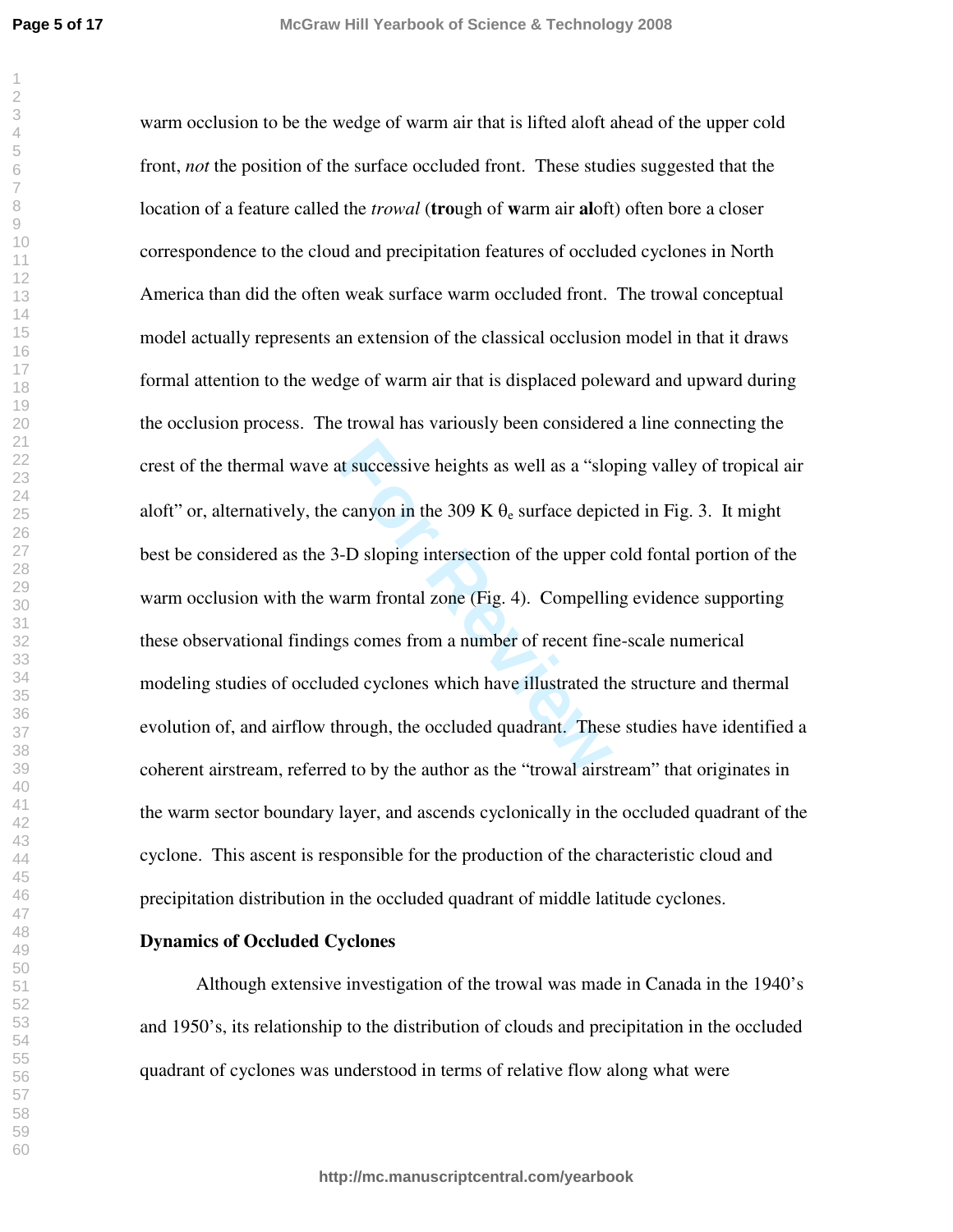considered material frontal surfaces comprising the occluded structure and not as a consequence of some characteristic dynamical process. In 1972, Morris recognized the trowal was " . . a discontinuity in the thermal advection field . ." and correctly pointed out that such a feature has dynamical significance with respect to the diagnosis of vertical motion.

ratropical cyclone, its evolution is the<br>
th baroclinic zone as well as 2) chang<br>
other, both of which occur continuous<br>
intensity of baroclinic zones are cont<br>
ich modulates the magnitude of the p<br>
ne scale of the individ Another dynamical approach to understanding the forcing for upward vertical motion in the occluded quadrant arises from considering Lagrangian changes in the potential temperature gradient vector. Given the asymmetric, frontal nature of the thermal structure of an extratropical cyclone, its evolution is the integrated result of 1) changes in the vigor of each baroclinic zone as well as 2) changes in the orientation of the baroclinic zones to one another, both of which occur continuously throughout the cyclone life cycle. Changes in the intensity of baroclinic zones are controlled by a process known as scalar frontogenesis which modulates the magnitude of the potential temperature gradient and operates on the scale of the individual baroclinic zones. This process is dynamically linked to the production of banded couplets of vertical motion that straddle the baroclinic zone (i.e. fronts) and are manifest in the front-parallel bands of clouds and precipitation commonly associated with fronts. Changes in the orientation of the frontal zones with respect to one another are a result of rotation of the potential temperature gradient vector forced by a process known as rotational frontogenesis. This physical process also has an associated vertical circulation in which couplets of upward and downward vertical motion are distributed *along* the baroclinic zones.

In 1998 Martin showed through analysis of three different cases that the characteristic occluded thermal ridge is produced by differential rotation of the warm and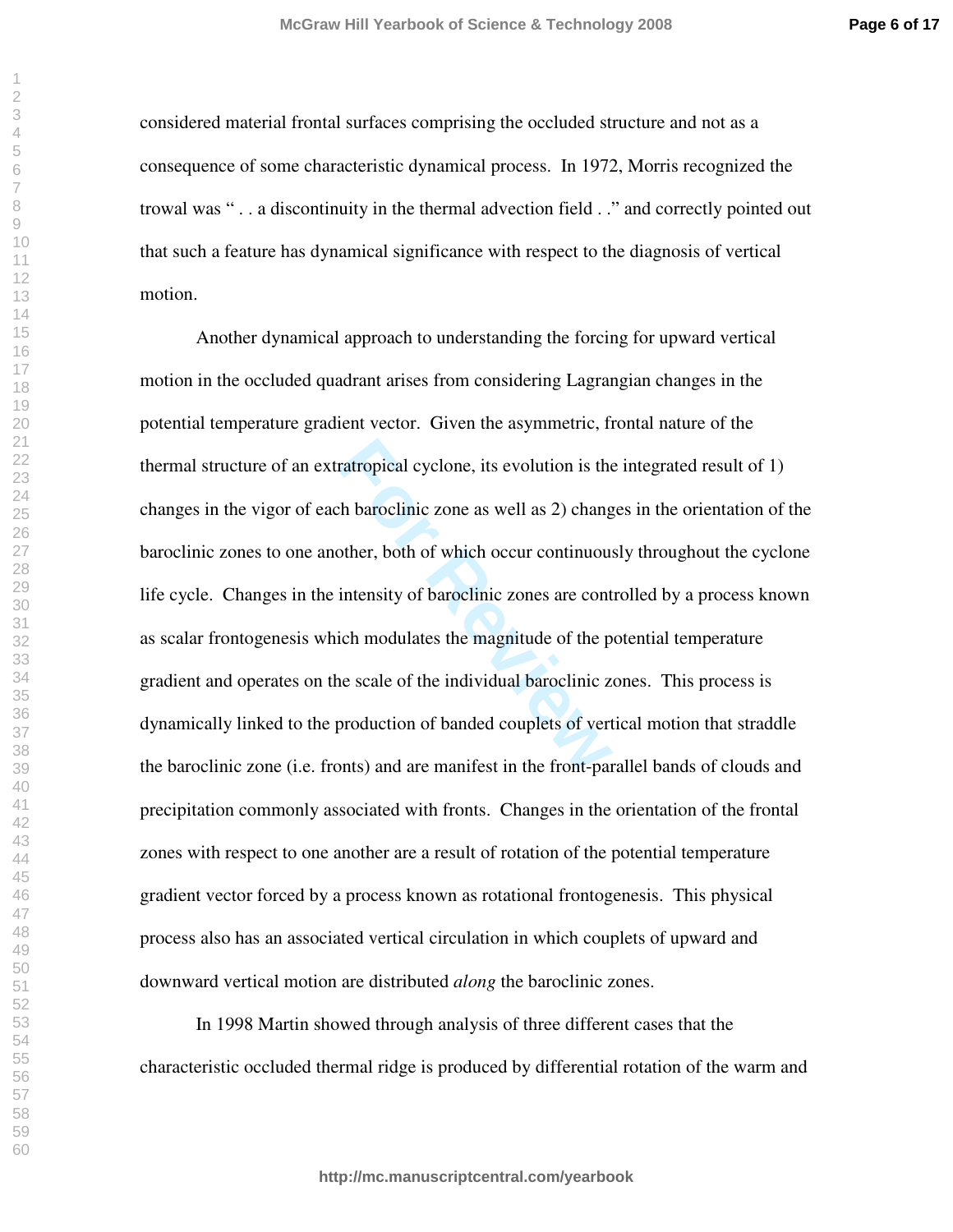cold frontal baroclinic zones about the cyclone center during the cyclone life cycle. In fact, rotational frontogenesis was found to be the underlying dynamical mechanism responsible for simultaneously creating the characteristic occluded thermal ridge and for forcing the majority of the upward vertical air motions within the occluded thermal ridge of the cyclones. In light of this result, the view of the occlusion process, which had been considered to be rooted in traditional, meso-scale frontal dynamics, was reconceptualized as proceeding from the larger synoptic-scale processes that govern the progression of the cyclone through its life cycle.

## **Latent heat release and the occlusion process**

**he occlusion process**<br>tropopause-level distribution of pote<br>ifying a warm occluded structure and<br>ion of the influence of latent heat rele<br>ructures. The PV distribution at tropo<br>sting of an isolated, low-latitude high<br>e re Examination of the tropopause-level distribution of potential vorticity (PV) offers yet another means of identifying a warm occluded structure and is, in fact, a useful starting point for a discussion of the influence of latent heat release in the evolution of warm occluded thermal structures. The PV distribution at tropopause level often takes on a "treble clef" shape consisting of an isolated, low-latitude high PV feature that is connected to a high latitude reservoir of high PV by a rather thin filament of high PV (Fig. 5). This same shape appears in the isobaric or geometric height topography of the  $\theta_e$  surface that lies closest to the warm edges of both the cold and warm frontal zones of the warm occluded thermal structure, particularly above about 6 km (Fig. 3). Such morphological similarity between these two fields is not case specific but instead is a general consequence of the characteristic thermodynamic structure associated with a positive PV anomaly at the tropopause in which tropospheric isentropes bend upward toward the anomaly while stratospheric isentropes bow downward towards it (Fig. 6a). Thus, regions of large tropopause-level PV sit atop relatively cold columns of air while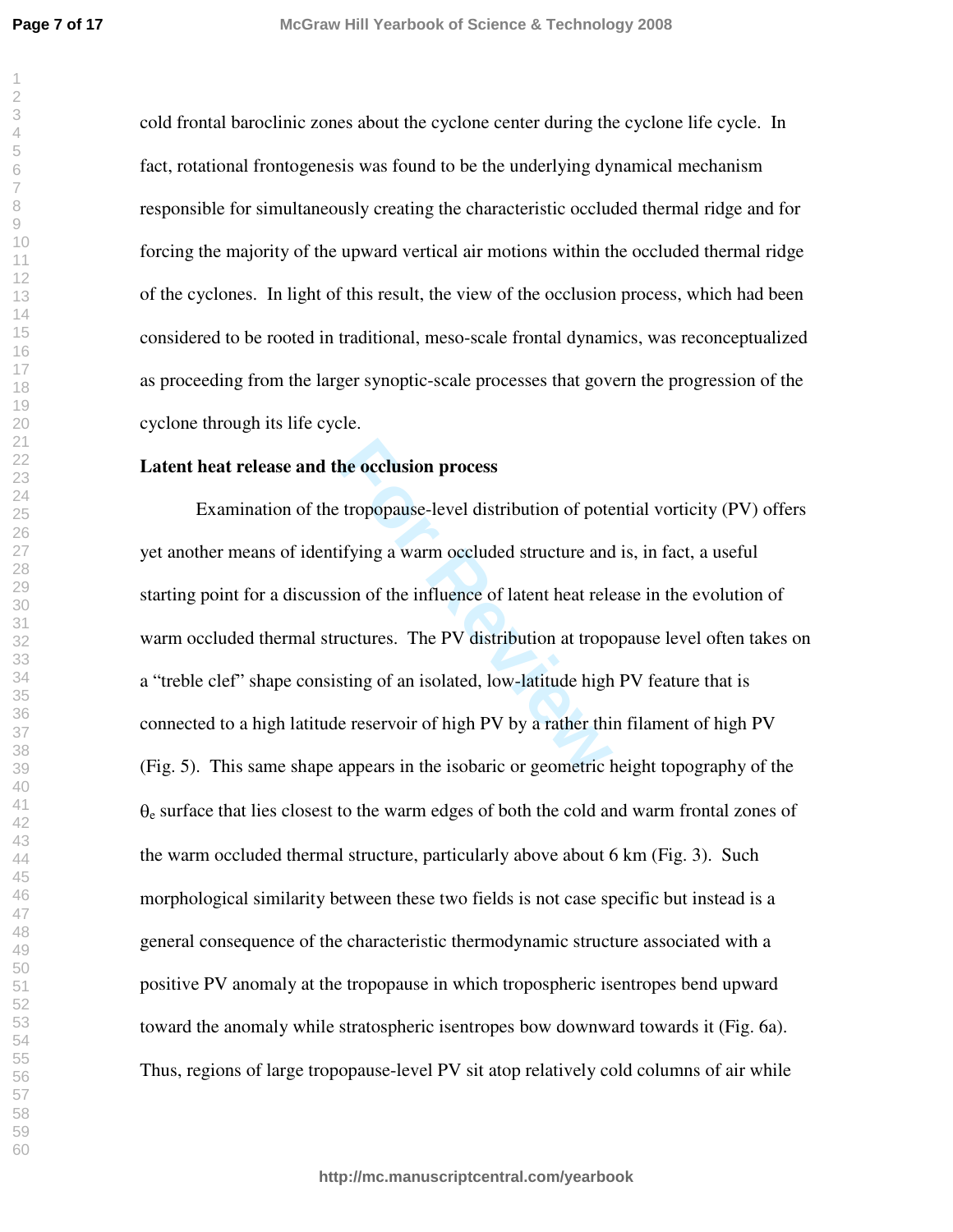**Page 8 of 17**

relative minima in upper-level PV sit atop relatively warm columns of air. The characteristic thermal structure associated with the horizontal juxtaposition of two upperlevel PV anomalies of unequal magnitude, separated by a relative minimum in PV, exhibits an axis of maximum  $\theta$  beneath the PV minimum that separates two distinct regions of tropospheric baroclinicity (Fig. 6b). This structure precisely depicts that of a warm occlusion and is a hydrostatic consequence of the treble clef shaped upper-level PV structure. Thus, the treble clef tropopause-level PV distribution, such as in shown in Fig. 5, is a sufficient condition for asserting the presence of warm occluded thermal structure in the underlying troposphere.

For Proposition that the essential structura<br>
For Proposition that the sesential structura<br>
The process (es) by which a cyclone accordant<br>
The process (es) by which a cyclone accordant<br>
The process (FP) pathholding the occ If one accepts the proposition that the essential structural characteristic of the occluded cyclone is the trowal, then it follows that the occlusion process might reasonably be defined as the process(es) by which a cyclone acquires the trowal/treble clef structure. In 2004, Martin and Posselt compared companion numerical simulations of the same occluded storm; one run with a full physics (FP) package in the model code, and the other run while withholding the occurrence and associated feedbacks from latent heat release (NLHR). They employed calculations of the diabatic PV tendency and demonstrated that the initial development of the low PV notch in the treble clef structure was a direct consequence of dilution of upper tropospheric PV resulting from latent heat release in the occluded quadrant. As this dilution began to carve out the treble-clef notch, the low latitude PV feature became progressively more isolated from the higher latitude reservoir. This cutting off process, in turn, isolated the tropopause-level cyclonic circulation associated with the low latitude PV feature. As a consequence, the advection of low PV by the tropopause-level winds contributed to the rapid growth of the PV notch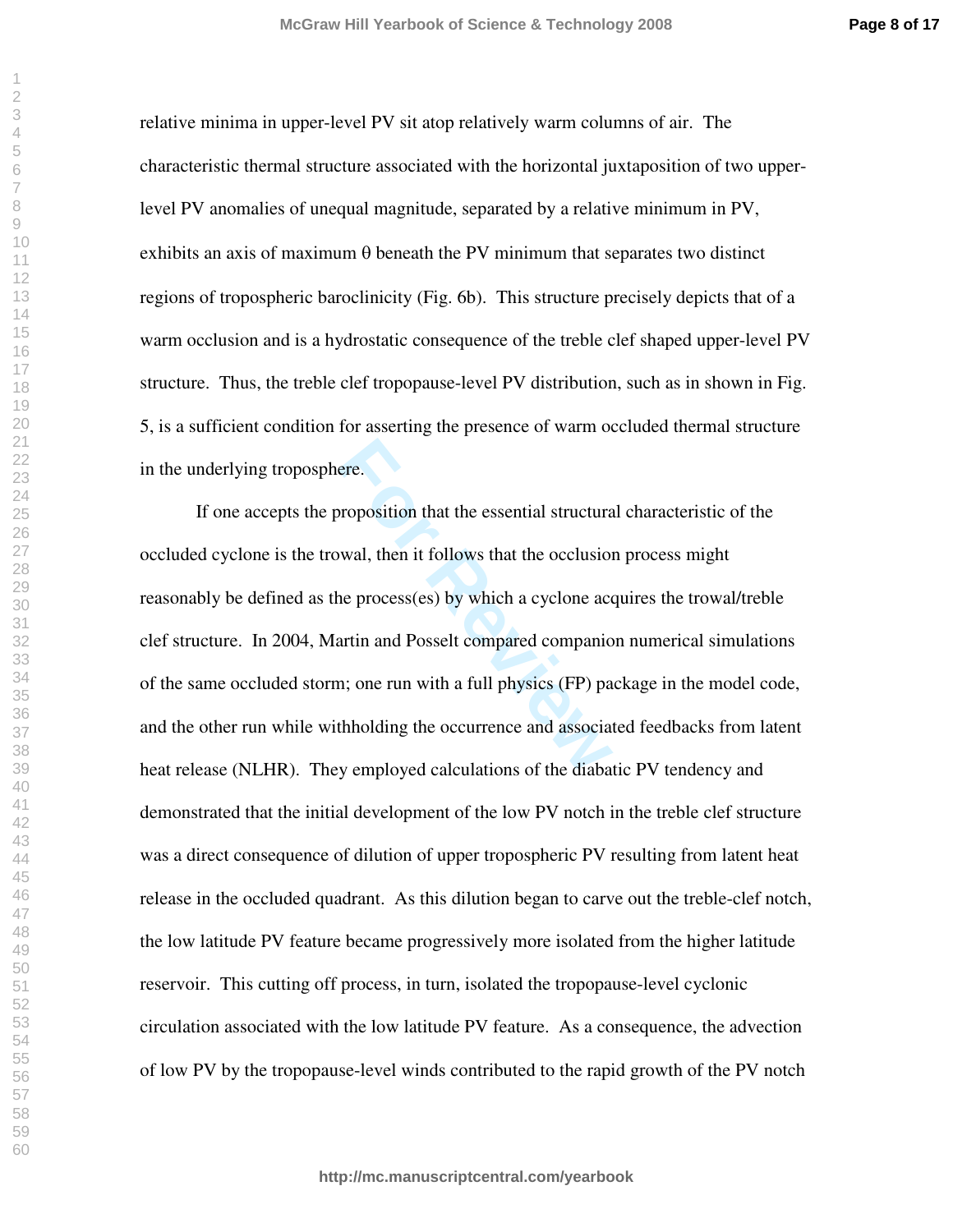**Page 9 of 17**

results from that upward vertical mot<br>s that develop in mid-latitude cyclone<br>e not greatly altered in their essential<br>it that characterizes them. The fact the<br>appears to depend so intimately on l<br>lly different nature of th during the late stages of the life cycle. Though they identified a background adiabatic, kinematic tendency to produce an upper tropospheric PV treble clef in that case, the resulting NLHR treble clef structure was much weaker and slower to develop than the structure present in the FP simulation. They concluded that latent heat release plays a fundamental role in the development of the occluded thermal structure and, therefore, in the occlusion process itself. Taken as a whole, these results served to extend an emerging dynamic/conceptual model of the occlusion process by providing evidence that it depends upon the interaction of a characteristic dynamical forcing for upward vertical motion *and* the latent heat release that results from that upward vertical motion. In contrast, the cold and warm frontal structures that develop in mid-latitude cyclones are a consequence of scalar frontogenesis and are not greatly altered in their essential structural characteristics by the release of latent heat that characterizes them. The fact that the development of an occluded thermal structure appears to depend so intimately on latent heat release further highlights the fundamentally different nature of the occlusion process as compared to traditional frontogenesis. It appears increasingly clear to the author that further insight into the nature of the occlusion process will arise only when it is no longer viewed as a traditional frontal process.

#### **Occlusion and tropical cyclones**

On occasion, upper tropopsheric, middle latitude, wave disturbances can migrate sufficiently equatorward to spawn an extratropical surface cyclone in the subtropics. In such a case, the role of latent heat release is enhanced as a consequence of the greater abundance of water vapor, especially over the subtropical ocean. The interaction between enhanced latent heat release and the natural progression toward occlusion can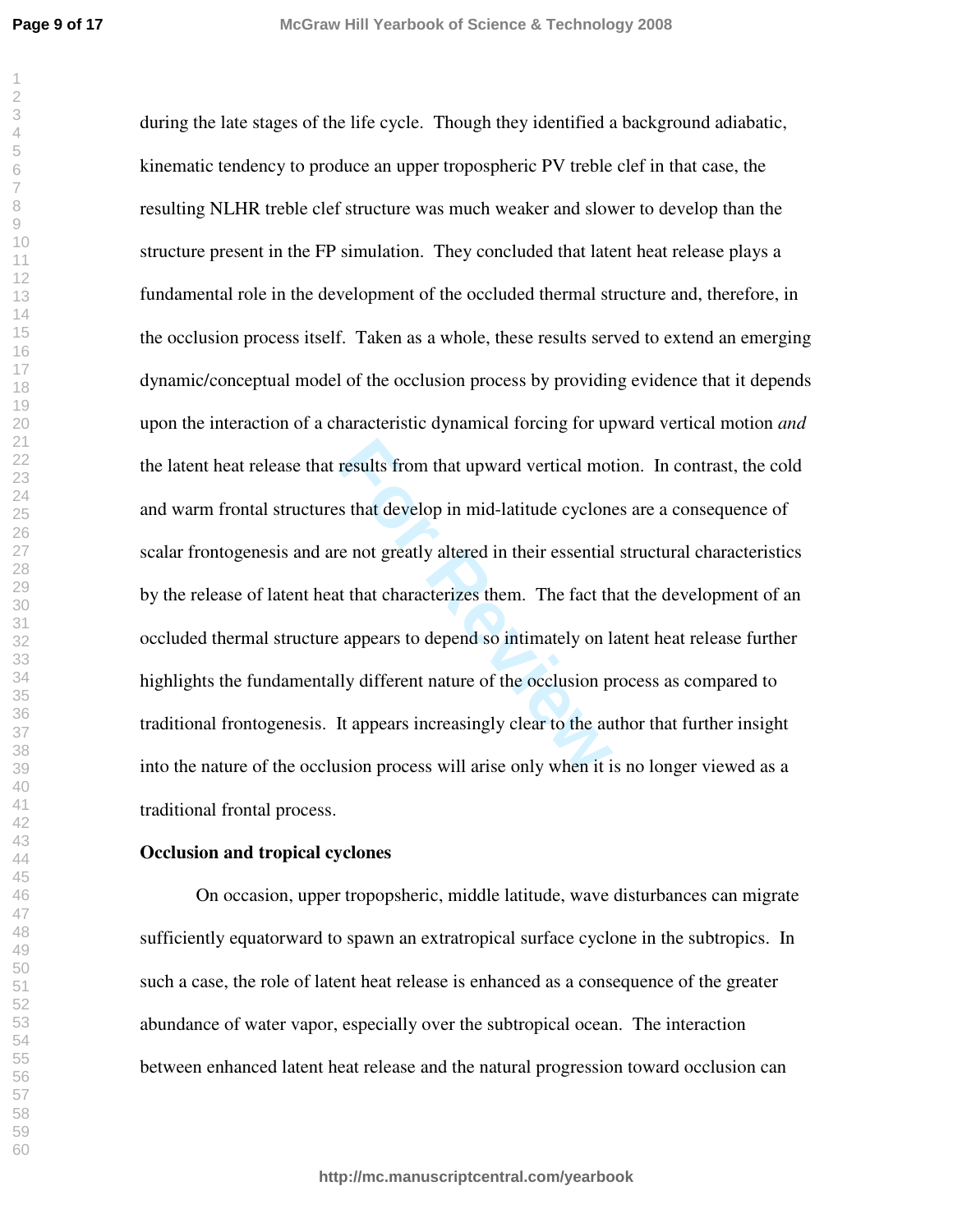nto tropical cyclones; a process know<br>
better understand the physical connection, and the<br>
set that the process of occlusion, on<br>
is, likely plays a role in the life cycle<br>
al cyclone, fronts, frontal structure, o lead to a fairly abrupt erosion of upper-level PV, a reduction in vertical wind shear and an elimination of baroclinicity. All three of these processes tend to reduce the available potential energy which, at middle latitudes, results in a gradual but decided weakening of the storm. If the subtropical storm occludes over a warm enough ocean, then the removal of the vertical shear coupled with enhanced convection offer the storm an alternative mechanism for continued development - air-sea interaction and wind induced surface heat exchange (WISHE); an energy transfer mechanism that fuels the growth of tropical cyclones. Thus, the occlusion process likely plays a role in instigating the transformation of extratropical cyclones into tropical cyclones; a process known as tropical transition. Current research seeks to better understand the physical connections between the canonical occlusion process, deep subtropical convection, and tropical transitions. These exciting developments suggest that the process of occlusion, once assumed to be relevant only for mid-latitude storms, likely plays a role in the life cycles of a broader class of cyclonic systems.

KEYWORDS: extratropical cyclone, fronts, frontal structure, occlusion, trowal

#### WIDELY AVAILABLE GENERAL TEXTS:

- 1) Jonathan E. Martin, *Mid-Latitude Atmospheric Dynamics: A First Course*, 2006.
- 2) Howard B. Bluestein, *Synoptic-Dynamic Meteorology in Midlatitudes, Volume II*, 1993.
- 3) James R. Holton, *An Introduction to Dynamic Meteorology*, Fourth Edition, 2004.

## ADDITIONAL READINGS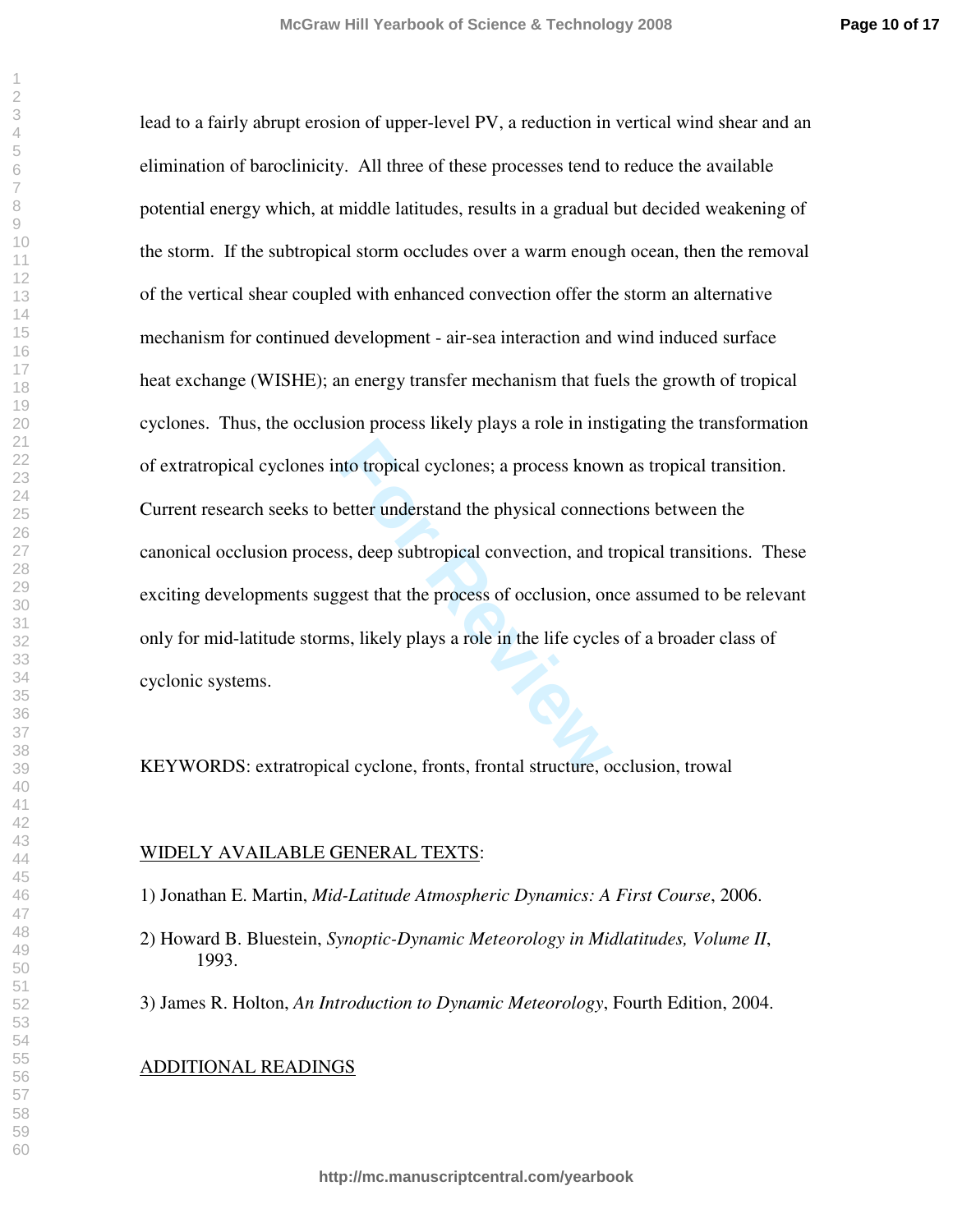- 1) Schultz, D. and C. F. Mass, 1993: The occlusion process in a midlatitude cyclone over land. *Mon. Wea. Rev*., **121**, 918-940.
- 2) Martin, J. E., 1998: The structure and evolution of a continental winter cyclone. Part I: Frontal structure and the occlusion process. *Mon Wea. Rev*., **126**, 303-328.
- 3) Martin, J. E., 1999: Quasigeostrophic forcing for ascent in the occluded sector of cyclones and the trowal airstream. *Mon. Wea. Rev*., **127**, 70-88.
- 4) Stoelinga, M. T., J. D. Locatelli, and P. V. Hobbs, 2002: Warm occlusions, cold occlusions, and forward tilting cold fronts. *Bull. Amer. Meteor. Soc*., **83**, 709-721.
- 5) Posselt, D. J., and J. E. Martin, 2004: The effect of latent heat release on the evolution of a warm occluded thermal structure. *Mon. Wea. Rev*., **132**, 578-599.

# WEBSITES OF INTEREST

1) <http://marrella.aos.wisc.edu/occlusion.html>

For <u>edu/occlusion.html</u><br>
Subset of the 19 January 1995 case analysis<br>
hermodynamic analyses.<br>
<u>Edu/trowal.html</u><br>
Ety of trajectories that support the analysis This page illustrates results of the 19 January 1995 case analysis by Martin (1998) with air parcel trajectories and thermodynamic analyses.

2) <http://marrella.aos.wisc.edu/trowal.html>

This page illustrates a variety of trajectories that support the analysis presented in Martin (1999).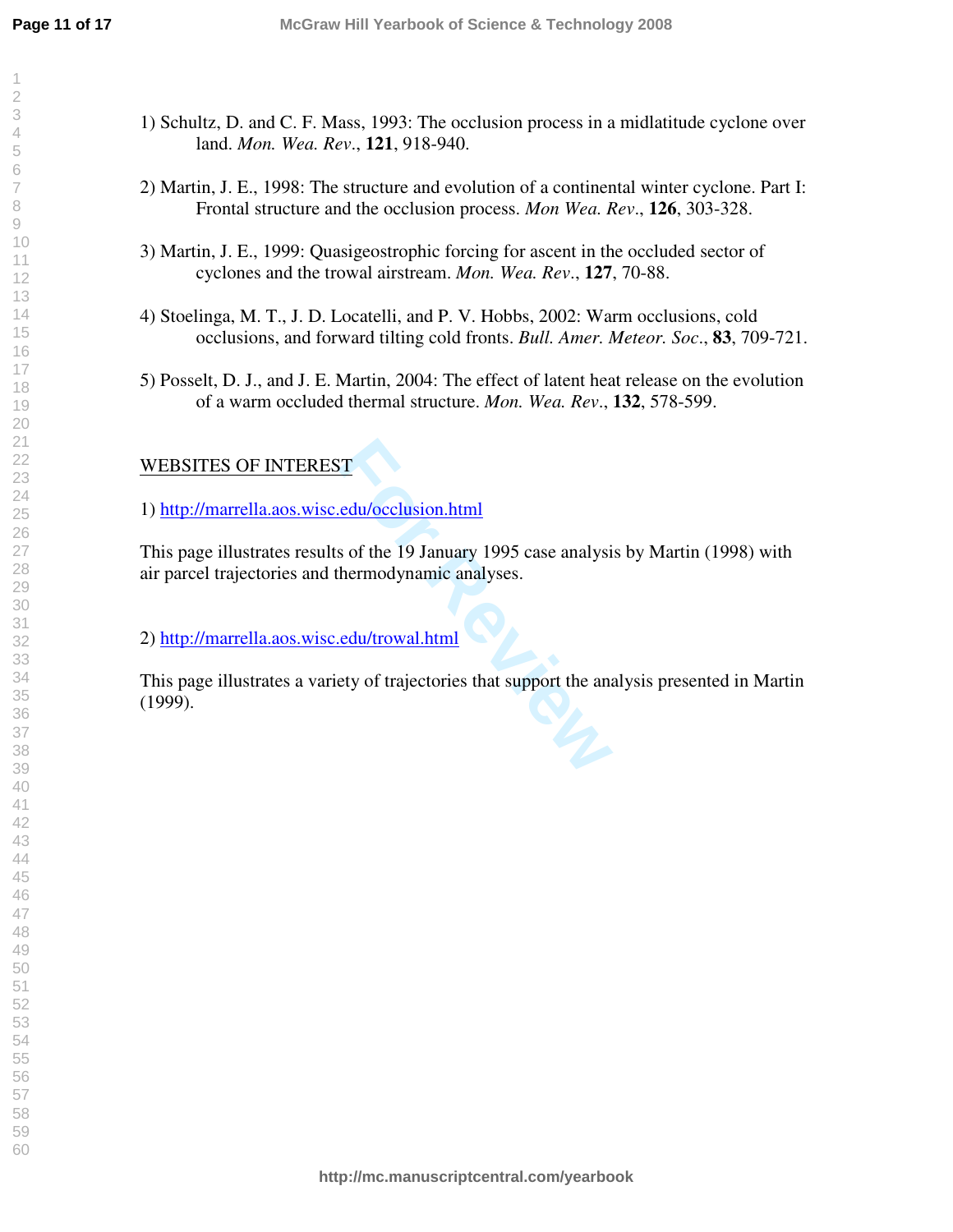$\overline{7}$ 

 $\,8\,$  $\odot$ 

 $\overline{2}$  $\overline{\mathcal{A}}$  $\mathbf 6$ 



are sea-level isobars, dashed lines are isotherms, thick solid lines are the cold (dark) and warm (lighter) fronts. The shaded area is the warm sector metioned in the text. (b) As for Fig. 1a but for an occluded cyclone. The thick solid line connecting the sea-level pressure minimum to the peak of the warm sector is the warm occluded front. Note the warm occluded front lies in a thermal ridge.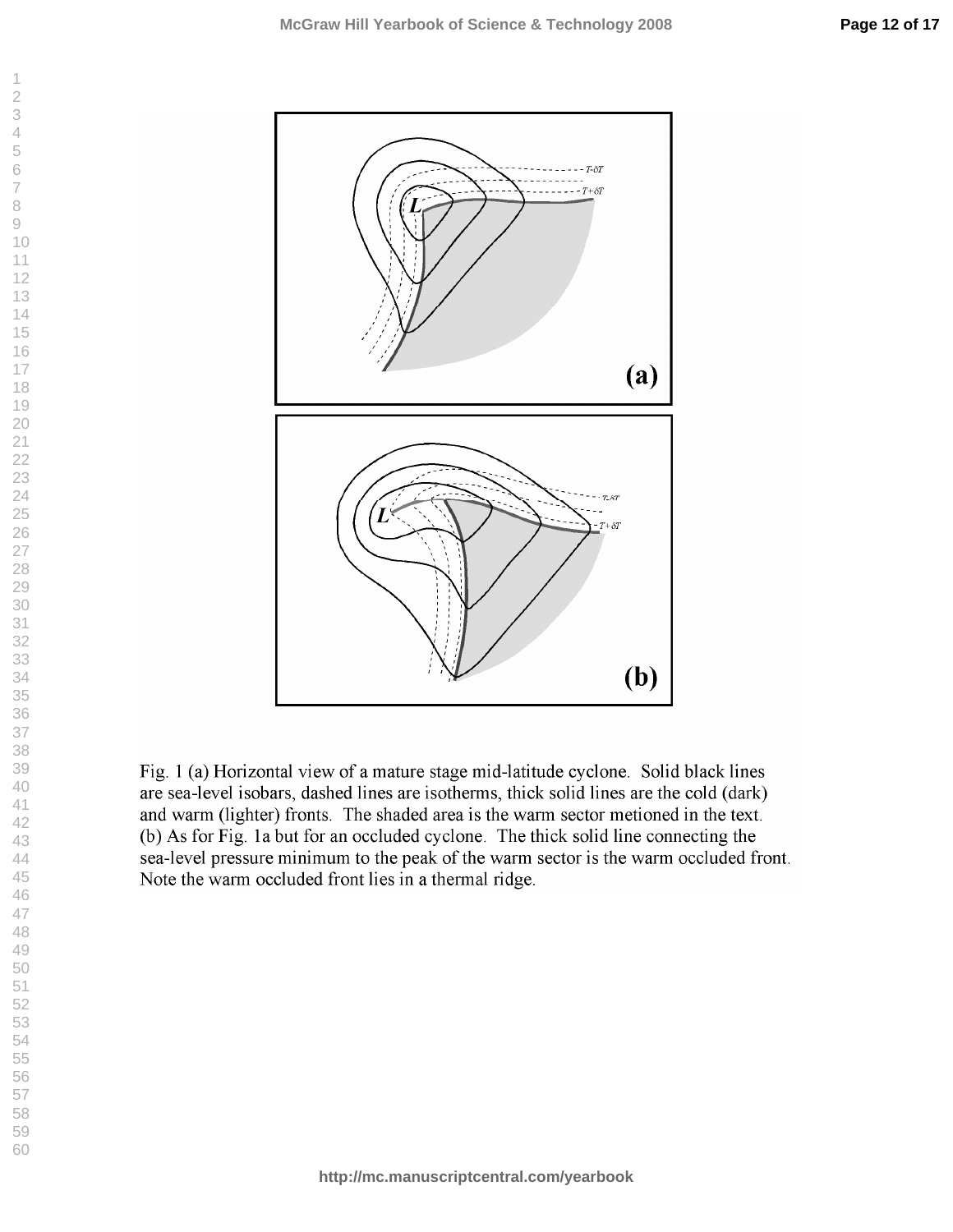$\overline{\mathcal{A}}$  $\mathbf 6$  $\overline{7}$ 

 $\overline{\phantom{a}}$  $\overline{2}$ 

 $\odot$ 

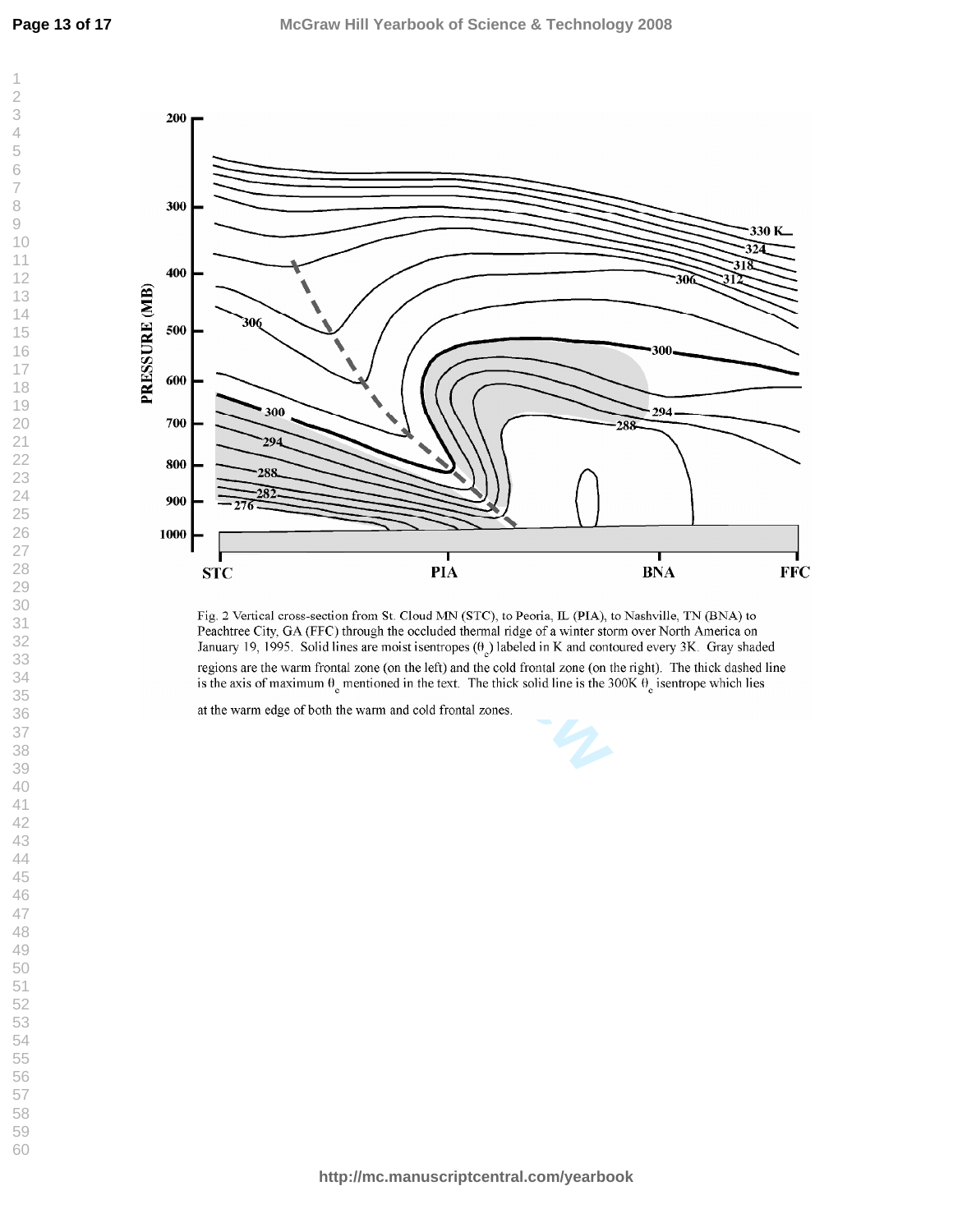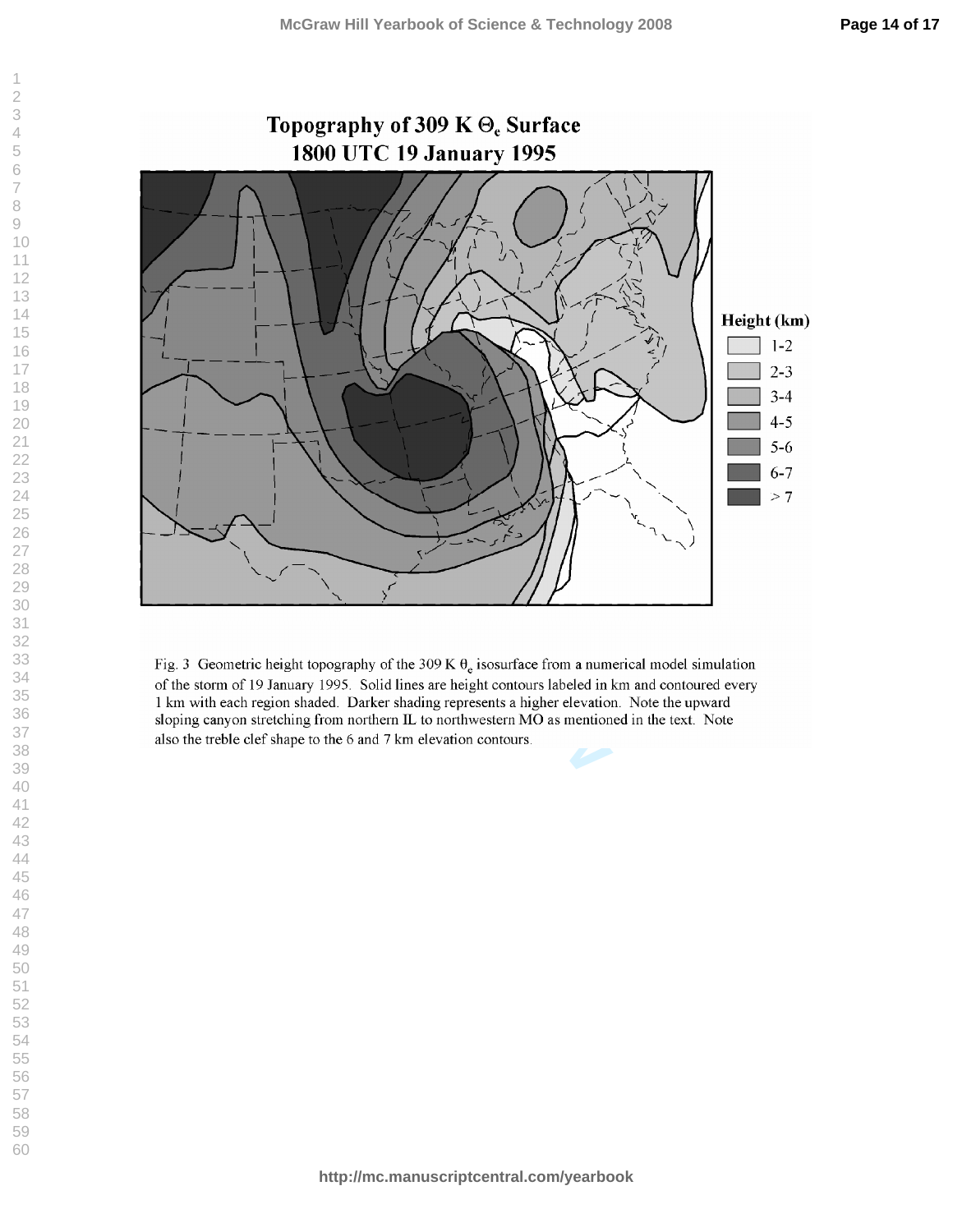

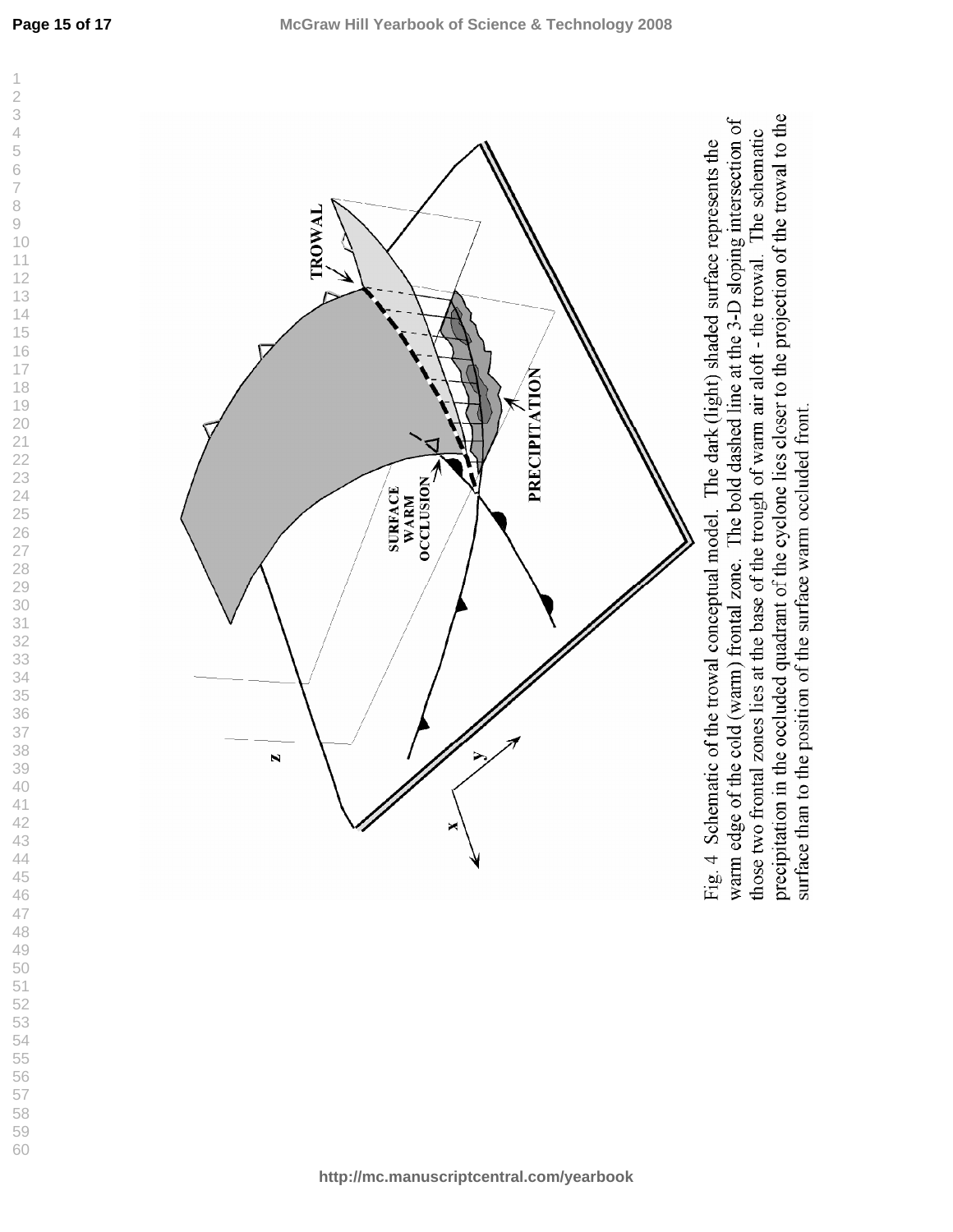